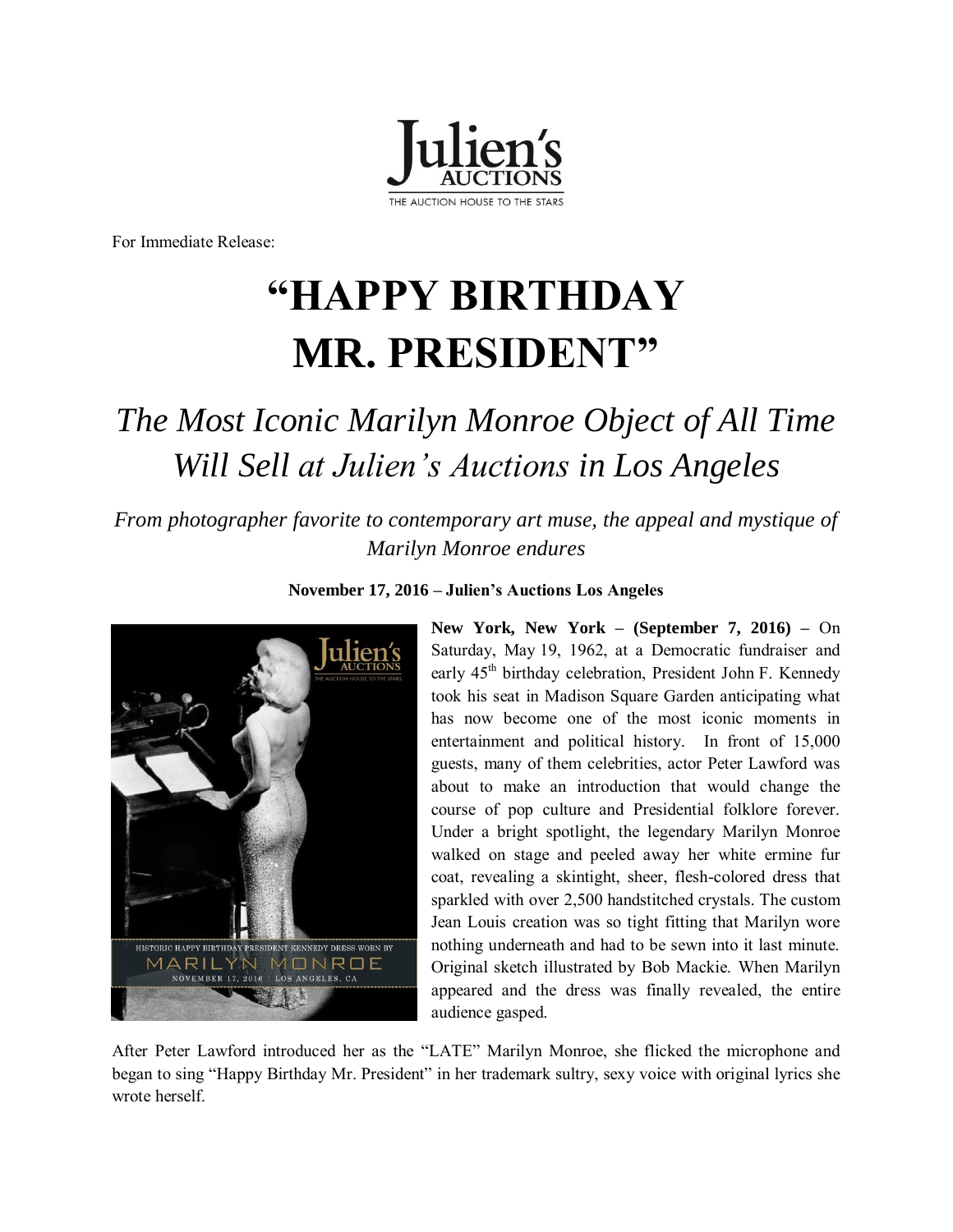However, it was her intimate tone and projection of the words "Mr. President" that would stun the audience, excite the press and become a milestone in popular culture. The song and performance were remembered for many reasons, not the least because it was one of her last public appearances before her untimely death less than three months later. Sadly, President Kennedy died a year later and that infamous night at MSG was the last known time they saw each other. The rendition by Marilyn remains one of the most famous, delivered in her halting, breathy tone. All in all, it lasted approximately 30 seconds, but more than five decades later, it remains the most famous version of "Happy Birthday" ever. The dress, the performance, Jacqueline Kennedy's absence and photographs from the evening would spark ravenous rumors of an affair between the President and Marilyn.



In fact, it was Marilyn's death in 1962 that prompted American artist

Andy Warhol to create "Marilyn's Diptych" — one of the most famous art homages to her, permanently securing Marilyn's place in contemporary art history.

"Marilyn Monroe singing 'Happy Birthday Mr. President' is certainly one of the most famous impromptu performances in American history," said Darren Julien, President & CEO of Julien's Auctions. "That rendition has lived on for decades as one of the most remarkable events in her career and certainly one of the most storied tales in popular culture history — a moment in time squarely at the center of the 1960s, Hollywood and Camelot. We are incredibly privileged to have the opportunity to offer this amazing dress to collectors, fans and contemporary art enthusiasts around the world."

On November 17, 2016, Julien's Auctions, the world-record breaking auction house to the stars, will once again make history when it exclusively offers the Marilyn Monroe "Happy Birthday Mr. President" Jean Louis creation at auction. Julien's Auctions will give collectors and fans from around the globe one of



the most awe-inspiring moments in auction history when the gavel comes down on the final bid for this remarkable object.

Prior to the auction, the "Happy Birthday Mr. President" dress will go on an exclusive world tour. The dress will exhibit at MANA Contemporary in New Jersey as part of the Exhibition "Marilyn: Character Not Image" followed by the Newbridge Silverware Museum of Style Icons (MOSI) in Kildare, Ireland before making its way back to the Julien's Auctions Gallery in Los Angeles.

"We have had remarkable opportunities to offer unique objects related to Marilyn Monroe in the past," said Martin Nolan, Executive Director of Julien's Auctions. "To be part of the continued interest and excitement around this legend is always thrilling. This dress, this story, this momentous occasion represents a defining moment in history. This auction will remind the world why Marilyn Monroe remains an icon."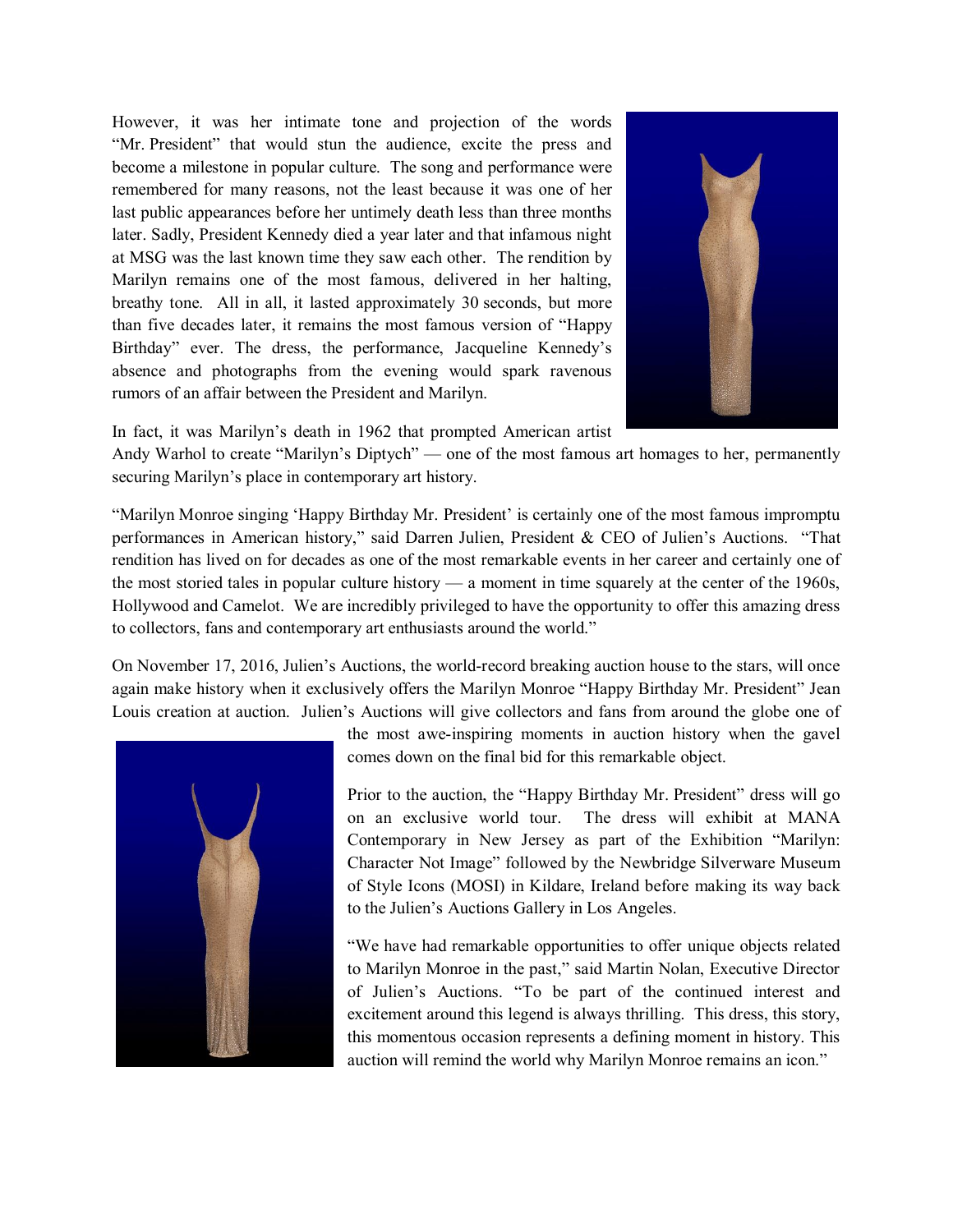The dress will be presented on the custom-made mannequin that was designed to match Marilyn Monroe's exact body measurements. Collector edition catalogs can be pre-ordered at [www.juliensauctions.com.](http://www.juliensauctions.com/) 

# **"HAPPY BIRTHDAY MR. PRESIDENT" — SPECIAL PUBLIC EXHIBITION DATES & LOCATIONS**

Sunday, September 25, 2016 – Saturday, October 22, 2016 11:00 a.m. – 3:00 p.m. EST Monday–Friday for guided tours 12:00 p.m. – 6:00 p.m. EST Saturday (Closed Sundays) **MANA Contemporary**  888 Newark Avenue Jersey City, New Jersey 07306

Saturday, October 29, 2016 – Sunday, November 6, 2016 10:00 a.m. – 6:00 p.m. daily Museum of Style Icons (MOSI) **Newbridge Silverware Museum of Style Icons (MOSI)** 

Newbridge, County Kildare, Ireland

Please note: Julien's Auctions will be hosting three days of Marilyn Monroe-related auctions featuring the Happy Birthday Mr. President iconic dress, the Collection of David Gainsborough-Roberts, Property from the Estate of Lee Strasberg, and Property from the Estate of Frieda Hull. All auction dates, times and exhibitions are listed below.

#### **LOS ANGELES PUBLIC EXHIBITION**

Friday, November 11th – Saturday, November 19th, 2016 Daily 11:00 a.m. – 7:00 p.m. PST (Daily) Julien's Auctions 741 North La Cienega Boulevard Los Angeles, California 90069 *Admission: \$25 per person. 100% of the admission proceeds benefit The Downtown Women's Center*

# **LIVE AND ONLINE AUCTION LOCATION**

8490 Melrose Place Los Angeles, California 90069 (Valet Parking available – Walking distance from Julien's Auctions Gallery)

#### **LIVE AND ONLINE AUCTION DATES/TIME THURSDAY, NOVEMBER 17, 2016 – EVENING AUCTION**

*MARILYN MONROE: PROPERTY FROM THE COLLECTION OF DAVID GAINSBOROUGH-ROBERTS* 

*HAPPY BIRTHDAY JFK DRESS AND RELATED PROPERTY*  SESSION  $I - 6:00$  p.m. PST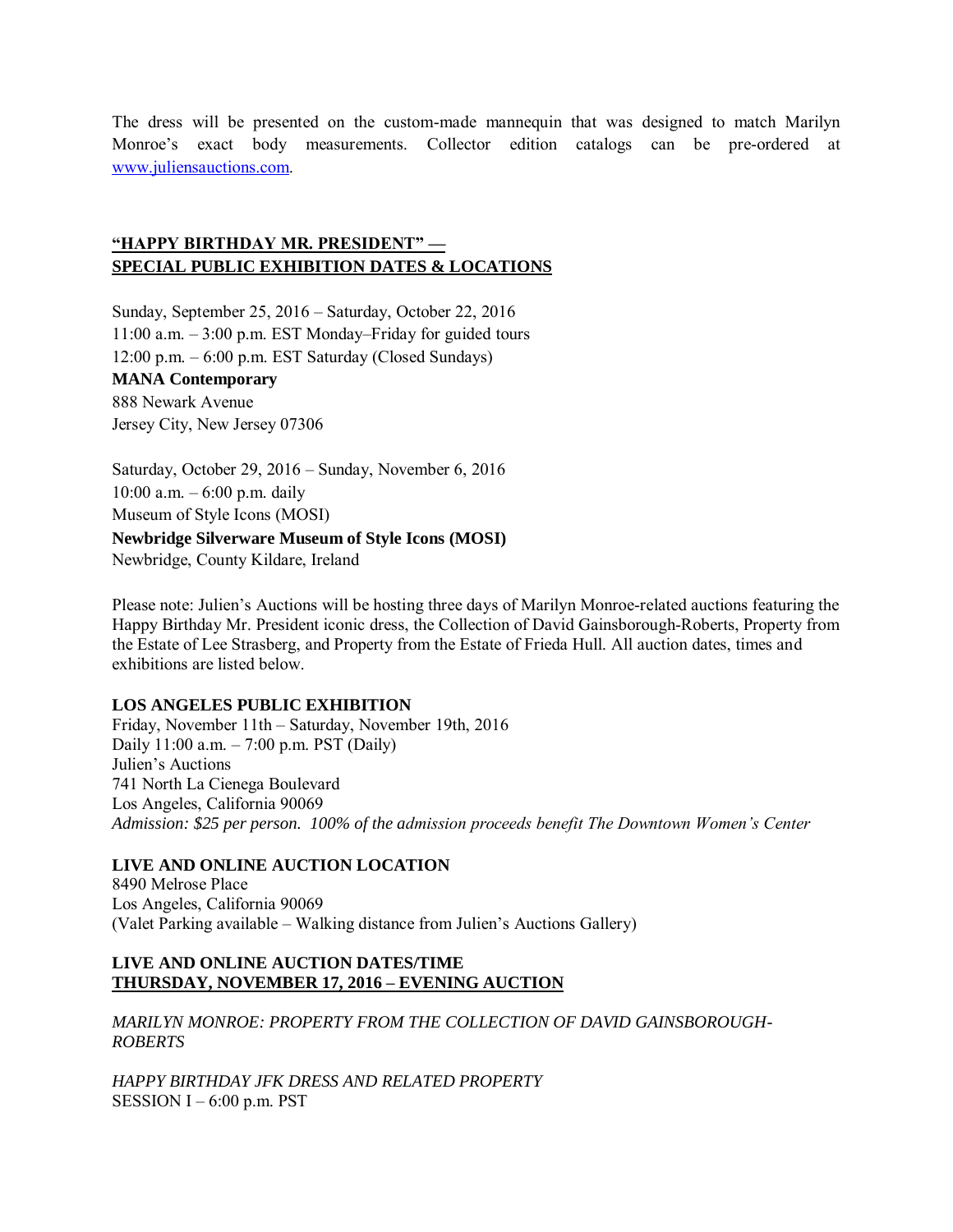# **FRIDAY, NOVEMBER 18, 2016**

#### *MARILYN MONROE PROPERTY FROM THE ESTATE OF LEE STRASBERG*

SESSION II: 10:00 a.m. PST SESSION III: 2:00 p.m. PST

#### **SATURDAY, NOVEMBER 19, 2016**

# *DÉJÀ VU PROPERTY FROM THE LIFE AND CAREER OF MARILYN MONROE*

SESSION IV: 10:00 a.m. PST SESSION V: 2:00 p.m. PST

Auction Entry Fee to attend live auction: \$100 per person (for registered bidders all three days: November  $17<sup>th</sup>$ ,  $18<sup>th</sup>$ and  $19<sup>th</sup>$ ). 100% of the registration and admission proceeds benefit The Downtown Women's Center.

**REGISTERING TO BID**: Registration is required to bid in this live auction and can be done in person at the exhibition and auction, or online before the sale at the JuliensAuctions.com [Registration page](http://www.juliensauctions.com/register.html) to bid by phone, proxy or in person, or online at [JuliensLive.com](https://www.julienslive.com/signup/) to bid live online, or by calling (310) 836-1818.



**PLACING BIDS:** There are four ways to bid in this sale:

Bid through Julien's Auctions Online Live in Real Time at [JuliensLive.com.](https://www.julienslive.com/)

- 1. Place bids in the room by attending the auction.
- 2. Bid over the telephone through an auction house representative, who sits in the room and conveys the bid to the auctioneer.
- 3. Enter Absentee bids. Absentee bid forms are printed in the back of each catalogue, and are also available by calling Julien's Auctions at (310) 836-1818 or online at juliensauctions.com at our [Register to Bid page](http://www.juliensauctions.com/register.html)

#### **ABOUT JULIEN'S AUCTIONS**

Julien's Auctions is the World-Record Breaking Auction House to the Stars. Collaborating with the famous and the exclusive, Julien's Auctions produces high profile auctions from the world of entertainment, Rock n' Roll, sports and art. Founded by Darren Julien, Julien's Auctions has achieved international recognition for its extraordinary auction events which attract thousands of collectors, investors, fans and enthusiasts from around the world. Julien's Auctions specializes in auctioning iconic artifacts and notable collections from the world's most recognizable stars including Marilyn Monroe, John Lennon, Ringo Starr, Lady Gaga, Banksy, Cher, Michael Jackson, U2, Barbra Streisand, Larry Hagman, Les Paul, Bob Hope, Elvis Presley, Frank Sinatra, Jimi Hendrix and many more. Each auction is beautifully documented in a collectible high gloss auction catalog uniquely capturing the story of the